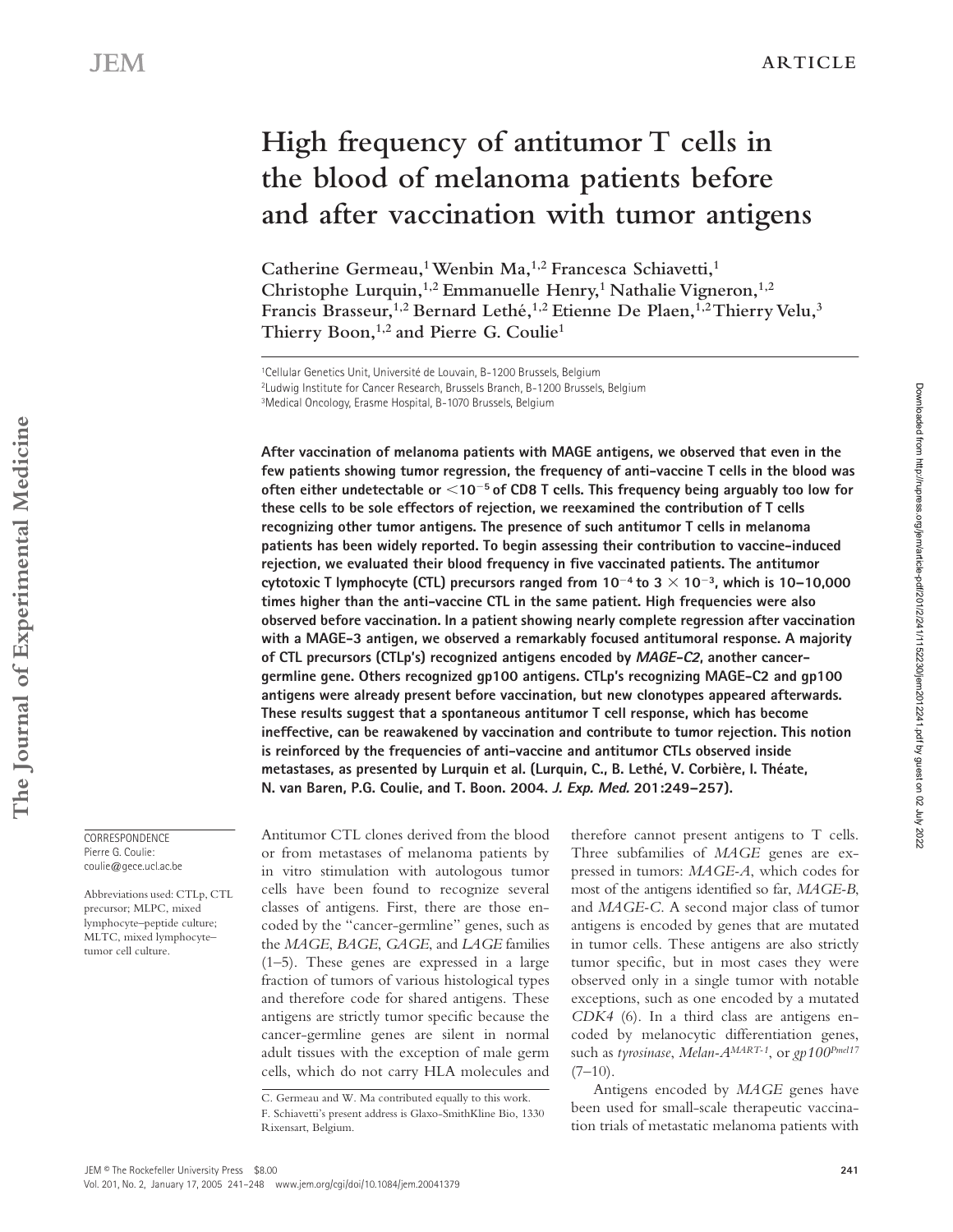detectable disease. The vaccines consisted of either antigenic peptides, a protein, a recombinant poxvirus of the ALVACtype encoding two antigenic peptides, or dendritic cells pulsed with an antigenic peptide (11–14). In the peptide, protein, and ALVAC-MAGE trials, some evidence of tumor regression was observed in  $\sim$ 20% of the patients. In the trials involving dendritic cells, the rates of tumor regression were not clearly different from those observed with other vaccine modalities (13).

Our initial work suggested that most vaccinated patients, including those who displayed tumor regression, did not have anti-vaccine T cells in the blood at frequencies  $>$ 10<sup>-4</sup> of CD8 T cells. Therefore, we developed a sensitive approach aimed at detecting low CD8 T cell responses. It is based on in vitro restimulation of PBMCs with the antigenic peptide followed by labeling with tetramers. To evaluate CTL precursor (CTLp) frequencies, these mixed lymphocyte–peptide cultures (MLPCs) are performed under limiting dilution conditions. The tetramer-stained cells of the positive microcultures are cloned, the lytic specificity of the clones is verified, and their diversity is analyzed by TCR sequencing (15). This approach enables us to detect CTL responses as low as  $8 \times 10^{-7}$  of the CD8 T cells (16).

We have focused our efforts on the detection of CTLs recognizing the antigenic peptide MAGE- $3<sub>168-176</sub>$ , which is encoded by the gene *MAGE-A3* and presented by HLA-A1. In patients vaccinated with a recombinant canarypox virus of the ALVAC-type coding for the MAGE-3.A1 peptide, anti– MAGE-3.A1 CTL responses were found in 3 out of 4 patients who showed tumor regression and in 1 out of 11 who did not (15–17). Among seven patients vaccinated with MAGE-3.A1 peptide who showed evidence of tumor regression, only one had a detectable CTL response (16). Even among those vaccinated patients who showed a CTL response, most had a low frequency of anti–MAGE-3.A1 CTLs in the blood, ranging between  $10^{-6}$  and  $10^{-5}$  of CD8 T cells (15, 17).

These results clearly contradicted our initial view on antitumoral vaccination, namely that massive anti-vaccine CTL responses would be required for tumor rejection. Moreover, they raised the possibility that the low frequency of anti-vaccine CTLs would be insufficient to provide all the specific effector cells that lyse the tumor cells. Therefore, we set out to examine whether CTLs directed against other antigens present on the tumor might provide additional effectors for the tumor rejections observed after vaccination. As a first step, we show here the presence of high levels of such antitumor CTLs in the blood of vaccinated patients, and we describe the antigens recognized by these CTLs in one patient. In Lurquin et al. (18), which appears in this issue of *JEM*, we describe the distribution of anti-vaccine and other antitumor CTLs inside the metastases of this patient.

## **RESULTS**

## **High frequencies of antitumor CTLp's in the blood of melanoma patients**

We selected five metastatic melanoma patients who had been vaccinated with MAGE antigens (Table I). They were selected because it had been possible to derive a permanent cell line from their tumor cells. We set up mixed lymphocyte–tumor cell cultures (MLTCs) to estimate the blood frequencies of CTLp's directed specifically against the tumor. Purified CD8 blood T cells were stimulated with irradiated autologous tumor cells in medium containing IL-2, IL-4, and IL-7. These stimulations were performed in limiting dilution conditions with 300–4,000 lymphocytes per microculture (19). After three weekly stimulations, the lytic activity of the microcultures was tested against the autologous tumor cells, autologous EBV-transformed B cells, and NK target K562. We considered as positive those microcultures that lysed tumor cells considerably more than EBV-B and K562 cells. We will refer to the lytic effectors detected in these MLTCs as "antitumor" CTLs to distinguish them from the

| <b>Table I.</b> Frequencies of antitumor CTLp's in vaccinated melanoma patients |  |
|---------------------------------------------------------------------------------|--|
|---------------------------------------------------------------------------------|--|

|              |                                     |                               |                                                       |                    | Antitumor CTLp frequency <sup>b</sup> |
|--------------|-------------------------------------|-------------------------------|-------------------------------------------------------|--------------------|---------------------------------------|
| Patient      | Vaccine antigens                    | Tumor regression <sup>a</sup> | Anti-vaccine CTLp frequency <sup>b</sup>              | <b>Before</b>      | After                                 |
| <b>CP64</b>  | MAGE-3.A1 $c$                       | $^{+}$                        | $5 \times 10^{-5}$                                    | $6 \times 10^{-5}$ | $6 \times 10^{-4}$                    |
| EB81         | MAGE-3.A1 <sup>d</sup><br>MAGE-1.A1 | $^{+}$                        | $3 \times 10^{-6}$<br>$<$ 3 $\times$ 10 <sup>-7</sup> | $3 \times 10^{-4}$ | $3 \times 10^{-3}$                    |
| <b>CP67</b>  | MAGE-3.A1 <sup>d</sup><br>MAGE-1.A1 | $^{+}$                        | $3 \times 10^{-7}$<br>$<$ 3 $\times$ 10 <sup>-7</sup> | $5 \times 10^{-4}$ | $10^{-4}$                             |
| <b>BB132</b> | $MAGE-3.A1d$<br>MAGE-1.A1           |                               | $10^{-7}$<br>$<$ 3 $\times$ 10 <sup>-7</sup>          | $2 \times 10^{-3}$ | $2 \times 10^{-3}$                    |
| LB2269       | MAGE-4.A2 $e$<br>MAGE-10.A2         |                               | $< 10^{-7}$<br>$5 \times 10^{-5f}$                    | $6 \times 10^{-4}$ | $6 \times 10^{-4}$                    |

a Some evidence of tumor regression observed after vaccination as detailed in Materials and Methods.

bAmong blood CD8 lymphocytes. The anti-vaccine CTLp frequencies were measured by in vitro restimulation of PBMCs with the antigenic peptide in limiting dilution conditions followed by labeling with tetramers. Before and After stands for before and after vaccination.

<sup>c</sup>15 injections of 300 µg of peptide without adjuvant.

dThree injections of ALVAC-MAGE followed by three injections of peptides without adjuvant.

e Three injections of 300 µg of each peptide with rIL-12.

f A similar frequency was already present before vaccination.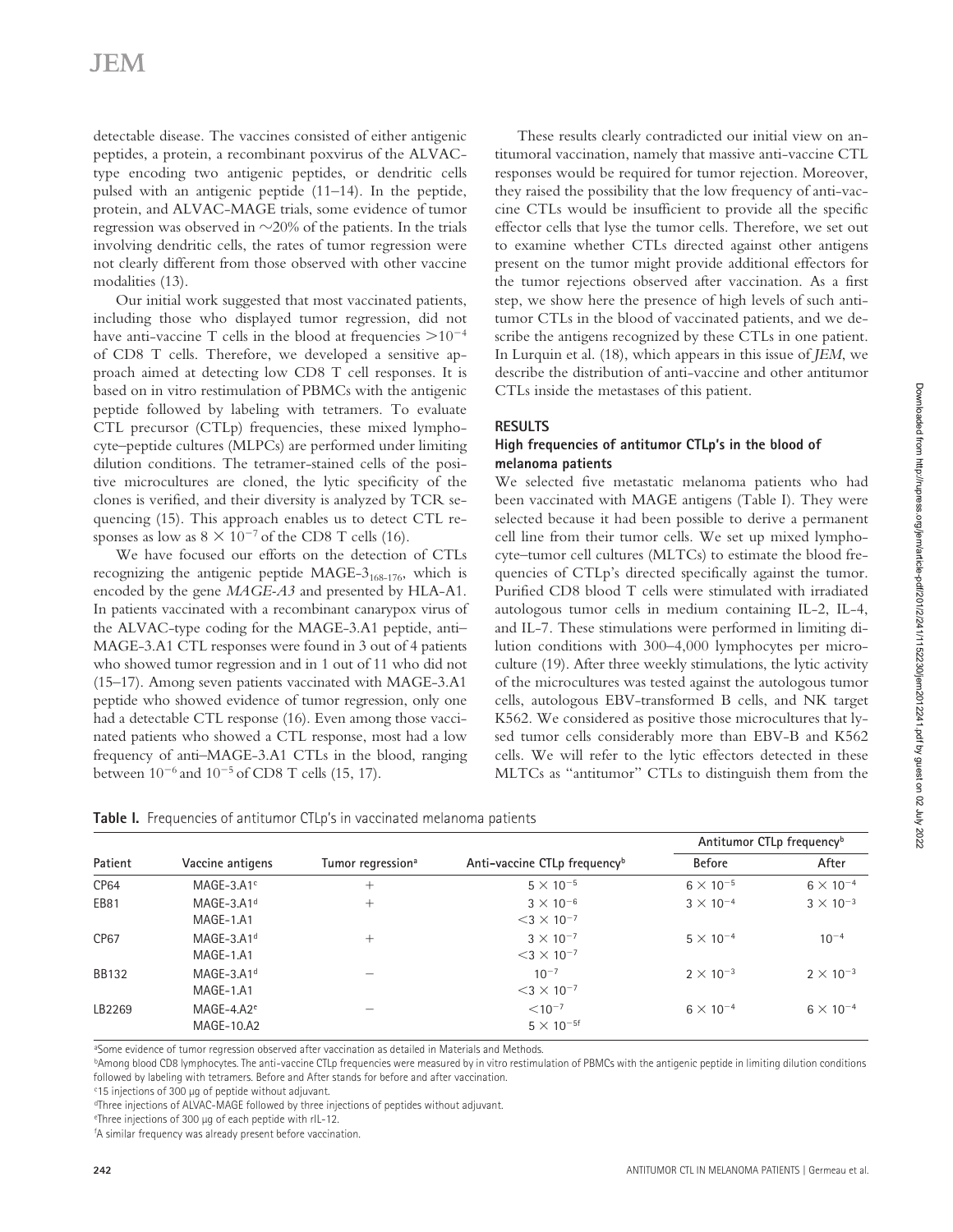| number<br>of CD8 | day | labeled<br>targets           | unlabeled<br>K562, 50-fold<br>excess |                           |                            |                           |                               |                    |                        |                                         |                     |                                |                           | Lytic activity (% specific lysis) of 24 microcultures |                           |                     |                             |                     |                          |                                 |                           |                     |                                  |                                  |               |              |                        |
|------------------|-----|------------------------------|--------------------------------------|---------------------------|----------------------------|---------------------------|-------------------------------|--------------------|------------------------|-----------------------------------------|---------------------|--------------------------------|---------------------------|-------------------------------------------------------|---------------------------|---------------------|-----------------------------|---------------------|--------------------------|---------------------------------|---------------------------|---------------------|----------------------------------|----------------------------------|---------------|--------------|------------------------|
| 700              | 20  | EB81-MEL<br>EB81-EBV<br>K562 | +<br>$\ddot{}$<br>+                  | 74<br>5<br>0              | 35<br>6<br>$\mathbf 0$     | 46<br>4                   | 10<br>5<br>$\Omega$           | 0<br>2<br>$\Omega$ | 11<br>5<br>0           | 38 <sup>1</sup><br>$\overline{0}$<br>ΩI | 37<br>3<br>$\Omega$ | 29<br>$\vert$<br>$\Omega$      | 14<br>$\overline{c}$<br>0 | 23<br>6<br>0                                          | 33<br>12<br>$\Omega$      | 2<br>6<br>$\Omega$  | 70 l<br>11<br>$\Omega$      | 31<br>5<br>$\Omega$ | 39<br>6<br>0             | 12<br>6<br>0                    | 21<br>0                   | $\bf{0}$<br>3<br>0  | 17 <sup>1</sup><br>0<br>0 l      | 52<br>$\overline{c}$<br>$\Omega$ | 40<br>24<br>0 | 57<br>8      | 26<br>9<br>$\mathbf 0$ |
|                  | 27  | EB81-MEL<br>EB81-EBV<br>K562 | $\blacksquare$<br>$\blacksquare$     | 64<br>4<br>15             | 27<br>3                    | 41<br>3<br>14             | 28<br>$\Omega$<br>$\mathbf 0$ | 3<br>0             | $\mathbf{0}$<br>6<br>0 | 30 l<br>$\Omega$<br>$\mathbf 0$         | 11                  | 14<br>$\mathbf{3}$<br>$\Omega$ | $\overline{7}$<br>0<br>0  | 52<br>8<br>0                                          | 14<br>$\overline{2}$<br>0 | 14<br>5<br>$\bf{0}$ | 39 l<br>$\overline{4}$<br>0 | 13                  | 45<br>0<br>$\Omega$      | 10<br>0                         | 3<br>$\overline{c}$       | $\Omega$<br>0<br>0  | 12 <sub>1</sub><br>$\Omega$<br>0 | 35 <sub>1</sub><br>$\mathbf{0}$  | 31<br>9<br>0  | 33<br>9      | 12<br>$\mathbf 0$      |
| 350              | 20  | EB81-MEL<br>EB81-EBV<br>K562 | $\ddot{}$<br>$\ddot{}$<br>÷          | 22<br>7<br>0              | 6<br>$\Omega$              | $\Omega$<br>4<br>$\Omega$ | $\mathfrak{p}$<br>$\Omega$    | 26<br>14<br>0      | $\Omega$<br>$\Omega$   | 0<br>6<br>0                             | 39<br>8<br>0        | 45<br>5 <sup>1</sup><br>οI     | 83<br>10<br>0             | $\overline{c}$<br>5<br>0                              | 24<br>7<br>0              | 37<br>$\Omega$      | 4<br>9<br>0                 | 2<br><sup>0</sup>   | $\mathfrak{p}$<br>6<br>0 | 5<br>$\overline{2}$<br>$\Omega$ | 22<br>4<br>0              | 41<br>3<br>$\Omega$ | 27<br>2<br>0                     | 4<br>5<br>$\Omega$               | 14<br>5<br>0  | 42<br>4<br>0 | - 5<br>6<br>$\Omega$   |
|                  | 27  | EB81-MEL<br>EB81-EBV<br>K562 | ۰<br>۰<br>$\blacksquare$             | 11<br>1<br>$\overline{2}$ | $\overline{c}$<br>$\Omega$ |                           | 0                             | 5<br>$\Omega$<br>0 | 0<br>0<br>0            | 0<br>0<br>0                             | 30                  | 17<br>$\Omega$<br>$\Omega$     | 35<br>2                   | $\mathbf 0$<br>0                                      | 32<br>$\overline{c}$      |                     |                             | 0<br>3              | 0<br>3                   | $\Omega$<br>$\mathbf 0$         | $\Omega$<br>$\Omega$<br>0 | 16<br>$\Omega$<br>0 | 2<br>0<br>0                      | $\mathbf{0}$<br>$\Omega$         | 0<br>0<br>0   | 8<br>2       | 0<br>$\mathbf 0$       |

**Figure 1. Limiting dilution analysis of antitumor CTLp's in patient EB81.** Lytic patterns obtained at days 20 and 27 with limiting dilution microcultures set up with 700 and 350 blood CD8 lymphocytes and stimulated with irradiated autologous tumor cells, IL-2, IL-4, and IL-7 on days 0, 7, 14, and 21. Microcultures deemed to contain specific antitumor T cells are boxed. The lytic activity of aliquots of the microcultures was measured against autologous tumor cells EB81-MEL, autologous EBV-transformed

"anti-vaccine" CTLs, which recognize the vaccine antigen. Precise criteria and representative results are shown in Fig. 1.

For all five patients, antitumor CTLp's were found at high frequencies, i.e., from  $10^{-4}$  to  $3 \times 10^{-3}$  of the CD8 T cells in the blood after vaccination (Table I). These frequencies were considerably higher than that of the anti-vaccine CTLs, ranging from 12- to 20,000-fold higher (Table I and Fig. 2). Antitumor CTLp's were already present at similar high frequencies before vaccination (Table I). In two patients who showed evidence of tumor regression, including patient EB81 (Fig. 2), the frequencies of antitumor CTLp's were  $\sim$ 10-fold higher after vaccination. But this was not observed in the other regressor patient and therefore may not be significant. The level of antitumor CTLp's found either before or after vaccination was not higher in the three regressors than in the two progressor patients.

### **Antigens recognized by antitumor CTLs of patient EB81**

To establish the relevance of the antitumor T cells observed at such high frequencies, we set out to identify their target antigens. We focused our efforts on patient EB81, who had shown complete regression of a large number of cutaneous metastases. Stable CTL clones were derived from microcultures of postvaccination lymphocytes that displayed a high level of antitumor lytic activity and did not lyse EBV-B cells and K562 (Fig. 3). 15 CTL clones were derived from independent microcultures. We were able to identify the antigens recognized by 13 of these 15 CTL clones. Remarkably, these antigens were encoded by only two genes: *MAGE-C2*, a cancer-germline gene, and *gp100Pmel17*, a melanocytic differentiation gene (20, 21).

10 of the 15 CTL clones recognized antigens encoded by *MAGE-C2* (Fig. 2). CTL clone 16 recognized the MAGE-C2336–344 peptide ALKDVEERV on HLA-A2. T cell receptor sequencing indicated that this clonotype was repeated six times among the 15 CTL clones. Another peptide, MAGE- $C2_{191-200}$  LLFGLALIEV, was recognized by three CTL clones,

B cells (EB81-EBV), and K562. On day 20 only, effector cells and 51Chromium-labeled targets were incubated in the presence of a 50-fold excess of unlabeled K562 to quench the lytic activity of NK-like effectors. Microcultures were considered to contain antitumor CTLs if they satisfied on day 20 as well as on day 27 the following criteria: lysis of tumor  $>$  10% and lysis of EBV-B and K562 lower than one third of the lysis of tumor.

each having a different TCR. The detailed identification of these antigens is described elsewhere (22). Finally, one CTL clone recognized a third peptide, MAGE-C2<sub>42–50</sub> ASST-LYLVF, on HLA-B57. All of the clones recognized peptide-pulsed targets with half-maximal lysis at peptide concentrations between 20 and 100 nM, the usual range for such CTLs. Thus, five different clonotypes recognizing three different MAGE-C2 antigenic peptides constituted the majority of the antitumor CTL clones derived from the blood of patient EB81. Two additional clonotypes were found, using HLA-A2 tetramers, in blood collected 7 mo later (Fig. 2). 3 of the 15 antitumor CTL clones recognized an antigenic peptide encoded by gp100, namely gp100 $_{209-217}$  IT-DQVPFSV, which is presented by HLA-A2 (21). Two had the same TCR.

These results show that the massive antitumor CTL response of patient EB81 is directed against antigens that belong to the main known classes of tumor antigens. The antitumor CTL response of this patient was remarkably focused on MAGE-C2 antigens, targeting three different peptides with seven different clonotypes, whereas no CTL directed against other antigens encoded by cancer-germline genes was observed. This is not due to the lack of expression of other cancer-germline genes. Although *MAGE-C2* appeared to have the highest expression, several other cancer-germline genes, such as *MAGE-A3*, *MAGE-A6*, and *LAGE-1*, were expressed at similar levels in tumor samples and in the tumor cell line (Table II). It is worth noting in Table II that the gene expression profile of the melanoma cell line, which was used to derive all of the antitumor CTLs of patient EB81, shows a good match with those of the autologous tumor samples.

## **Presence of anti–MAGE-C2 and anti-gp100 CTLs before vaccination**

We observed that a spontaneous CTL response against MAGE-C2 had already occurred in patient EB81 before vaccination. Eight independent antitumor CTL clones were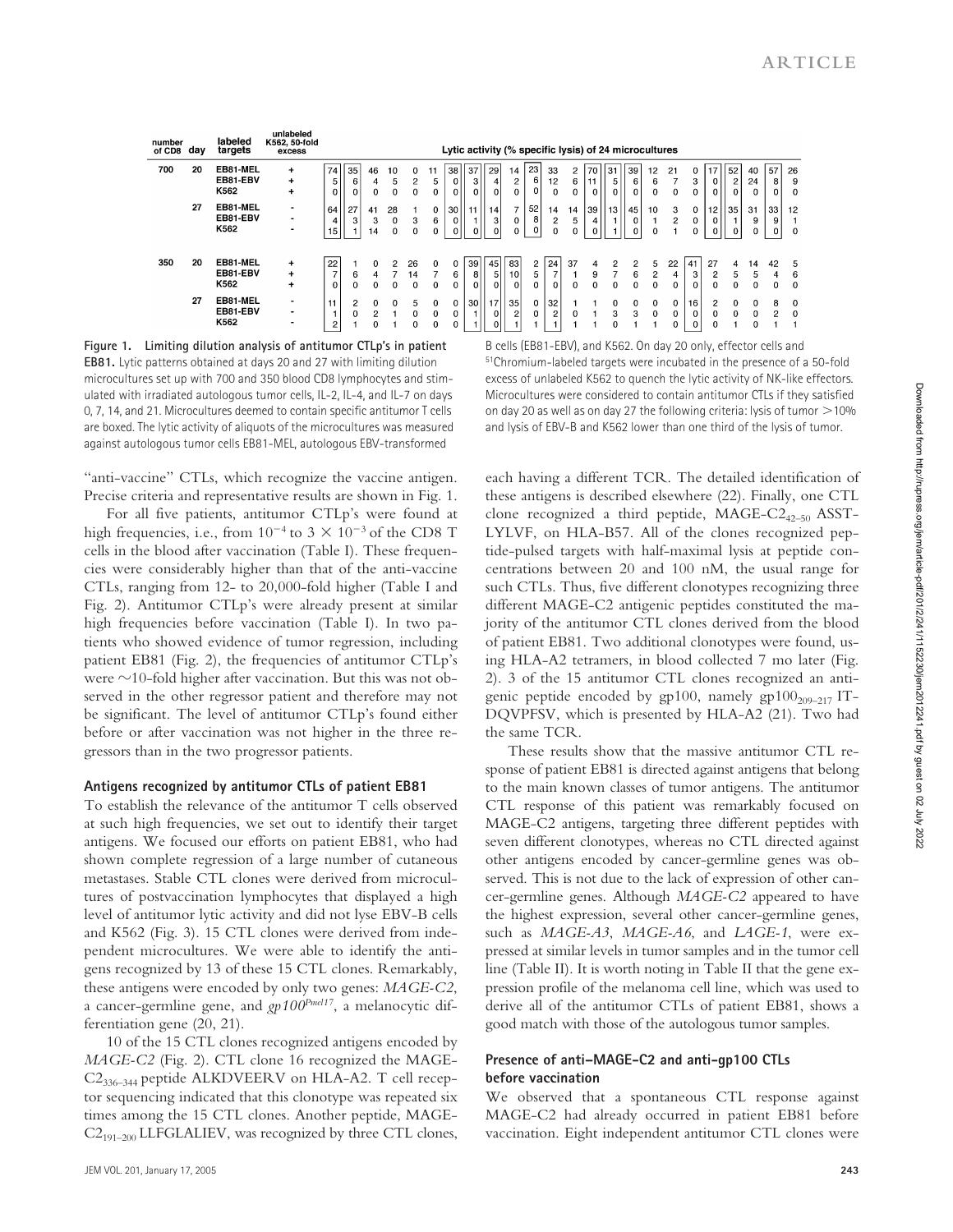

**Figure 2. Frequencies and target antigens of antitumor CTLs from patient EB81.** The clinical evolution of the patient and the frequencies of antitumor and anti-vaccine CTLp's are indicated in the top. Frequencies of antitumor CTLp's were measured by MLTC with a tumor cell line derived from the invaded lymph node, whereas those of anti–MAGE-3.A1 and anti–MAGE-C $2_{336-344}$  CTLp's were measured by clonotypic PCR. The bottom panels represent antitumor CTL clones with different numbers for each TCR sequence and the occurrence of repeated clones. Most of these CTL clones

obtained from the prevaccination lymphocytes (Fig. 2). Two recognized the MAGE-C2<sub>191-200</sub> peptide (Fig. 2). Both carried the same TCR. Another CTL clone recognized  $gp100_{154-162}$ .

Considering the presence of CTLs directed against MAGE-C2 and gp100 both before and after vaccination, we

were derived from lymphocytes collected in September 1999 and March 2000 and were stimulated in autologous MLTC. Additional CTL clones were derived from lymphocytes collected in October 2000 by stimulation with MAGE-C2 peptides and identification of the positive microcultures with the appropriate tetramer. For peptide MAGE- $C2_{336-344}$ , 15 additional CTL clones were obtained. 14 turned out to be the CTL 16 clonotype, whereas one, CTL 40, had another TCR. A similar experiment performed with MAGE-C2 $_{191-200}$ revealed a new highly repeated clonotype, CTL 41.

wondered whether individual CTL clonotypes also had a constant presence. Some clonotypes were clearly present in the blood before and after vaccination. An example is anti–  $MAGE-C2_{191-200}$  CTL clone 11. As shown in Lurquin et al. (18), its frequency among blood CD8 T lymphocytes was evaluated with a clonotypic PCR. It was  $9 \times 10^{-6}$  before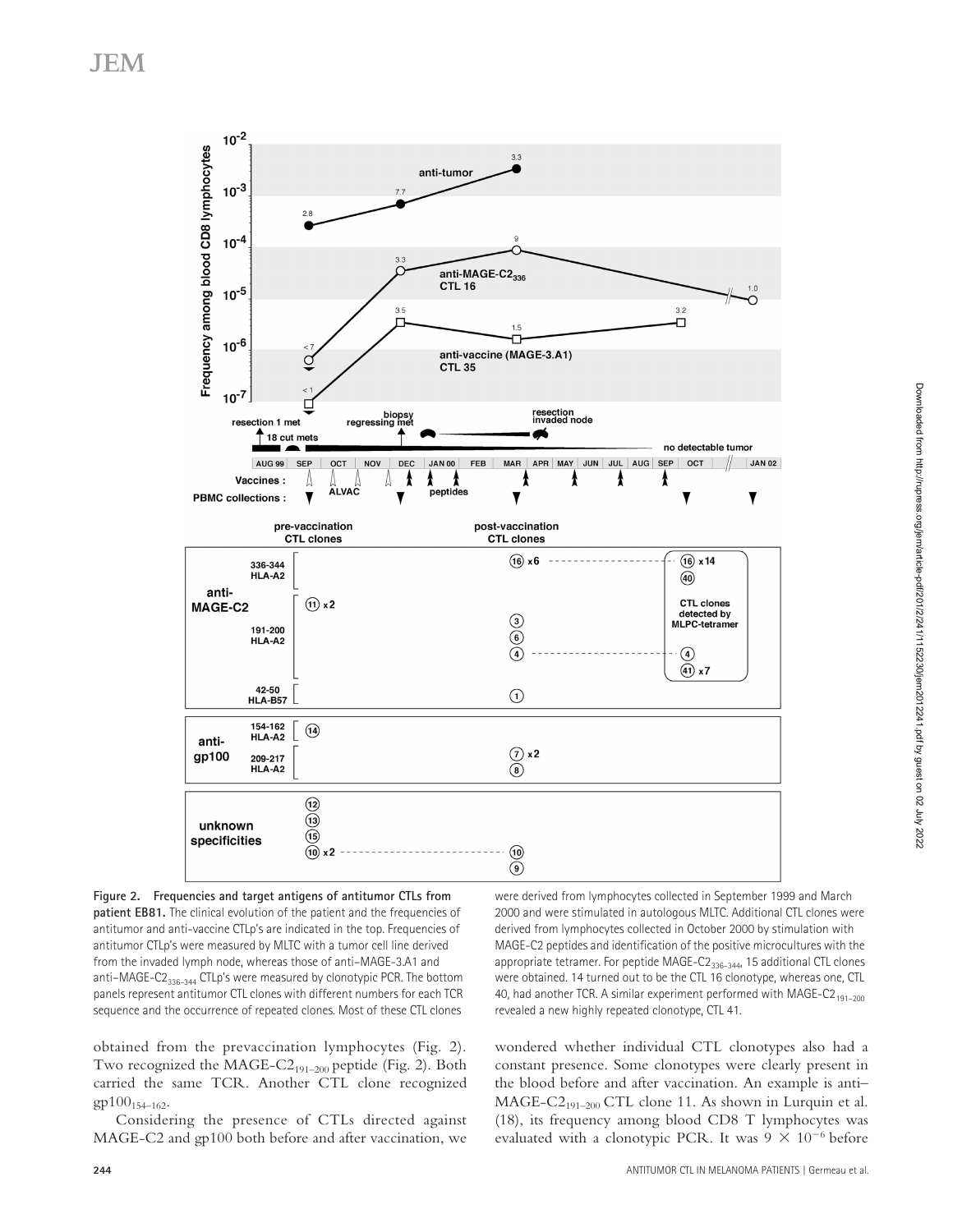|                | Before vaccination |        | After vaccination |                                |        |  |  |  |  |  |
|----------------|--------------------|--------|-------------------|--------------------------------|--------|--|--|--|--|--|
|                | cut. met.          |        |                   | cut. met. lymph node cell line |        |  |  |  |  |  |
|                | Real-time          |        |                   | Semiquantitative RT-PCR        |        |  |  |  |  |  |
| MAGE-A         |                    |        |                   |                                |        |  |  |  |  |  |
| $\mathbf{1}$   | $\Omega$           |        |                   | 土                              | $^{+}$ |  |  |  |  |  |
| $\overline{2}$ | 507                | 土      | $^{+}$            |                                | $+++$  |  |  |  |  |  |
| 3              | 3559               | $++$   | $^{+}$            | $^{+}$                         | $++++$ |  |  |  |  |  |
| $\overline{4}$ | $\mathbf 0$        |        |                   |                                |        |  |  |  |  |  |
| 6              | 2320               | $^{+}$ | $++++$            | $++$                           | $++++$ |  |  |  |  |  |
| 8              |                    |        |                   |                                | $\pm$  |  |  |  |  |  |
| 9              |                    |        |                   |                                | $^{+}$ |  |  |  |  |  |
| 10             | 1159               | $^{+}$ | $++$              | $\pm$                          | $^{+}$ |  |  |  |  |  |
| 11             | $\overline{2}$     |        | $\pm$             |                                |        |  |  |  |  |  |
| 12             | 25                 |        | $^{+}$            | $\pm$                          | $++$   |  |  |  |  |  |
| MAGE-B         |                    |        |                   |                                |        |  |  |  |  |  |
| $\mathbf{1}$   | $\Omega$           |        |                   |                                |        |  |  |  |  |  |
| $\overline{2}$ | $\Omega$           |        |                   |                                | $\pm$  |  |  |  |  |  |
| MAGE-C         |                    |        |                   |                                |        |  |  |  |  |  |
| 1              |                    | $\pm$  | $\pm$             | $^{+}$                         | $++$   |  |  |  |  |  |
| $\overline{2}$ | 3941               | $++++$ | $++++$            | $++++$                         | $++++$ |  |  |  |  |  |
| LAGE           |                    |        |                   |                                |        |  |  |  |  |  |
| 1              | 527                | $^{+}$ | $++++$            | $^{+}$                         | $++$   |  |  |  |  |  |
| $\overline{2}$ | 1                  |        | $\pm$             |                                |        |  |  |  |  |  |
| Tyrosinase     | 29742              | $++++$ | $++++$            | $++++$                         | $+++$  |  |  |  |  |  |
| Melan-AMART-1  | 31442              | $++$   | $++++$            | $++$                           | $+++$  |  |  |  |  |  |
| gp100          | 27220              | 土      | $++$              | $++$                           | $++++$ |  |  |  |  |  |

| Table II. Expression of cancer-germline and melanocytic |  |
|---------------------------------------------------------|--|
| differentiation genes in tumor cells from patient EB81  |  |

Tumor samples included a cutaneous metastasis (cut. met.) resected before vaccination, in August 1999, a cutaneous metastasis biopsied in December 1999, at the time of tumor regression, and an invaded lymph node resected 4 mo later while regression of cutaneous metastases carried on. The EB81-MEL tumor cell line was derived from the lymph node metastasis. The results of the real-time PCR experiments are expressed as number of mRNA/1,000 cells, considering 10 pg total RNA per cell and an efficiency of reverse transcription of 25%. The other results are expressed as  $+++, +, +$ , or  $\pm$  if the amount of the amplified product is equal or greater than that obtained with 1:1, 1:3, 1:9, and 1:27 dilutions of the reference RNA used for each gene. Lower levels of expression are scored negative. Reference RNA is extracted from tumor cell lines expressing the relevant genes.

vaccination and  $3 \times 10^{-5}$  after vaccination. On the other hand, some clonotypes found at high frequency after vaccination were not detectable at all before vaccination. An example is anti-MAGE-C $2_{336-344}$  CTL 16. Its frequency in the blood before vaccination was  $\leq 7 \times 10^{-7}$ , whereas after vaccination it reached  $9 \times 10^{-5}$  (Fig. 2). Similar observations were made with the anti-gp100 CTL. CTL 7 appeared after vaccination, whereas CTL 14 was already present before.

A more complete description of the frequencies of various CTL clonotypes before and after vaccination, not only in the blood but also inside metastases, is provided in Lurquin et al. (18).

### **DISCUSSION**

It is well known that tumor-specific T lymphocytes can be obtained from the blood and from tumor-infiltrating lymphocytes of cancer patients, even at the time of tumor pro-

gression. It is with these tumor-specific T cells that most of the tumor antigens that are used today for vaccination have been identified. It is generally assumed that such antitumor T cells are ineffective at rejecting the tumor either because their frequency is too low, because the tumor cells were selected to escape recognition (23), or because these lymphocytes are functionally deficient (24, 25). It is important to note, however, that this state of functional tolerance is reversible in vitro and that adoptive transfer of antitumor T cells restimulated and amplified in vitro can show clinical efficacy (26, 27).

Because of the low or even undetectable frequency of anti-vaccine T cells in patients who show tumor rejection after vaccination, we wished to evaluate a possible contribution of other antitumor T cells as specific effectors for the destruction of tumor cells, which occurs occasionally after vaccination. All of five vaccinated melanoma patients were found to have circulating antitumor CTLp's at frequencies that were 10–10,000-fold higher than those of the anti-vaccine CTLp's. These results do not contradict previous studies that suggested that antitumor CTLp's were present in the blood of some melanoma patients at frequencies in the range of  $10^{-4}$  to  $10^{-3}$  (19, 28, 29).

To progress in the exploration of the contribution of these antitumor T cells, we felt that it was necessary to ascertain rigorously their tumor specificity by defining their target antigens. In one patient, we obtained a synthetic view of the target antigens recognized by the antitumor T cells, providing us with completely characterized CTL clonotypes that could be tracked in blood samples collected at various times and, as shown in Lurquin et al. (18), also in metastases. The antigens recognized by the antitumor CTLs of patient EB81 turned out to belong to the main classes of tumor antigens that have been defined previously. A majority of antitumor CTL clones recognized antigens encoded by *MAGE-C2*, a cancer-germline gene. Others recognized an antigen encoded by *gp100*, a melanocytic differentiation gene. As shown in Lurquin et al. (18), another antitumor CTL clone of patient EB81 recognized an antigen encoded by an ubiquitously expressed gene that had undergone a point mutation in the tumor.

A high frequency of antitumor CTLs was already present in all five patients before vaccination. In patient EB81, antigens encoded by *MAGE-C2* and *gp100* were targets of antitumor T cells found both before and after vaccination. Several anti–MAGE-C2 clonotypes were found at frequencies equal or greater than  $10^{-5}$  in the blood before vaccination (see Lurquin et al. [18]). Their cumulative frequency was  $\sim$ 7  $\times$ 10-5. It is noteworthy that in face of such a high prevaccination T cell response, the tumor had not lost the expression of the MAGE-C2 target antigens.

In conclusion, it appears that the melanoma patients who are being vaccinated have already mounted a strong spontaneous T cell response against the types of antigens used in the vaccines. At the time of vaccination, these highly frequent T cells are clearly ineffective in halting tumor progression. This is not due to a lack of presence of these cells inside the tumors,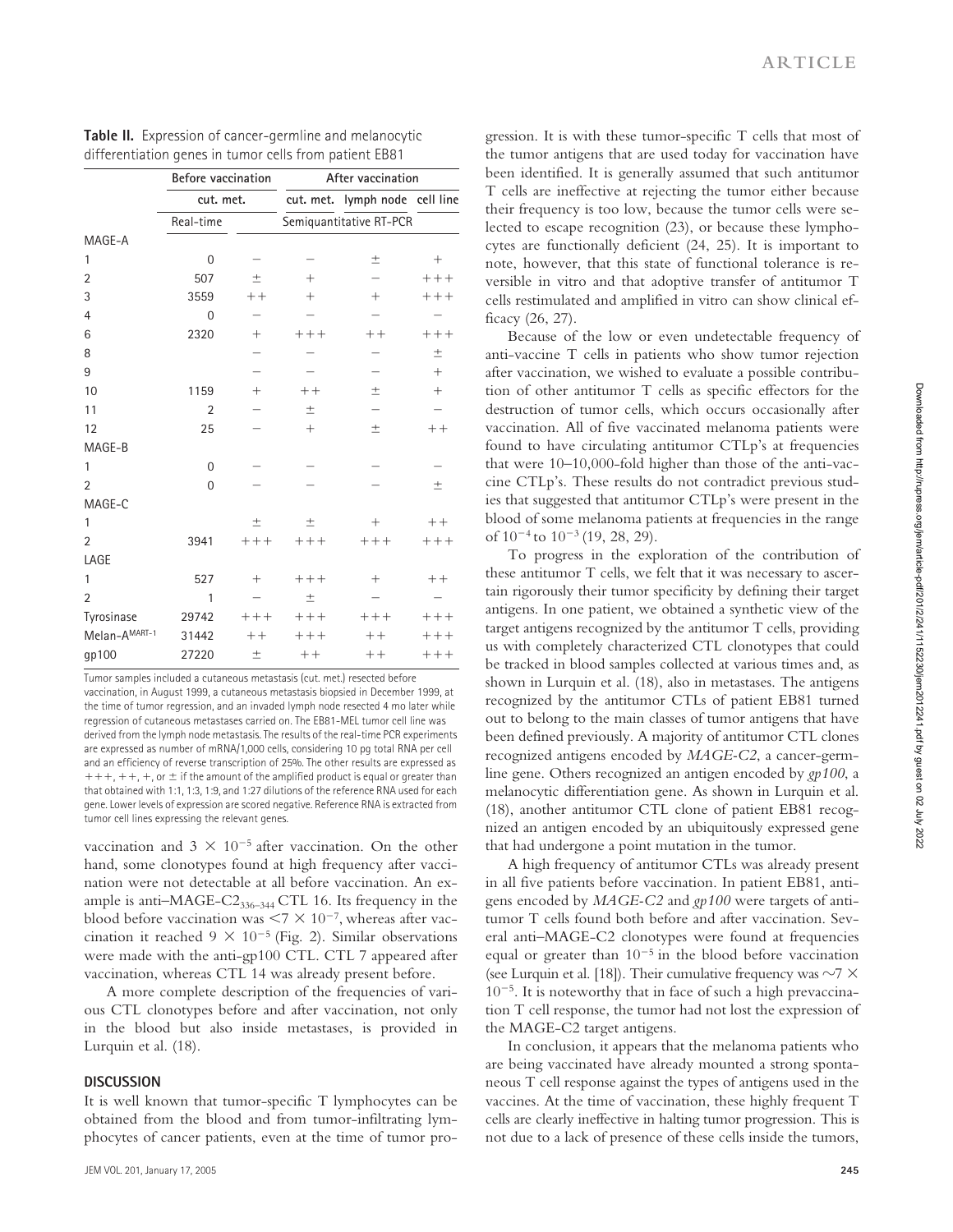

Figure 3. Lytic activity of antitumor CTL clones of patient EB81. Target cells included autologous melanoma cells EB81-MEL (.), autologous EBV-B cells (O), and K562 cells ( $\triangle$ ).

as shown in Lurquin et al. (18). We also show in this report that after vaccination, antitumor CTLs are highly concentrated in the tumors. This reinforces the possibility that they constitute the main component of the effectors that cause tumor rejection.

One might regard the unexpected observation of tumor rejection in the face of a low anti-vaccine CTL response as a minor issue, fading away with the use of better vaccines. In our view, this opinion neglects the uncomfortable fact that up to now no vaccination modality has stood out as producing a superior frequency of tumor rejection, even though higher frequencies of anti-vaccine CTLs are observed in regressing patients with certain modalities, such as dendritic cell vaccination. Recruitment of other antitumoral T cells by the anti-vaccine T cell may therefore be a general feature of any successful vaccination procedure. A possible consequence might be that the functional properties enabling anti-vaccine T cells to do so matter more than their number. Elucidating what these functional properties are and how to generate them might be key to improving anti-tumoral vaccination strategies.

#### **MATERIALS AND METHODS**

Patients. The clinical study protocol was approved by the Ethics Review Committee of the Faculty of Medicine of the Catholic University of Louvain. Five metastatic melanoma patients with measurable disease at the time of vaccination were included in this study. Patient CP64 received 15 injections of 300 µg of peptide MAGE-3.A1 without adjuvant. He mounted a monoclonal CTL response to the vaccine antigen (15) and showed an about threefold volume reduction of a cutaneous metastasis 10 cm in diameter. However, other metastases progressed or appeared during the same period of time and the patient died from tumor progression 10 mo after the onset of vaccination. Patients EB81, CP67, and BB132 received four injections of ALVAC-MAGE, a recombinant poxvirus containing two minigenes encoding peptide MAGE-1.A1 (EADPTGHSY) and MAGE-3.A1 (EVDPIGHLY), followed by three booster vaccinations with  $300 \mu g$  of each peptide. Patient EB81 had  $\sim$ 20 cutaneous metastases on her right leg at the onset of vaccination. By the third ALVAC vaccination, several of these nodules had flattened, and all cutaneous metastases subsequently disappeared slowly. An inguinal adenopathy appeared 2 mo after the first vaccination and was resected. It was invaded by a large metastatic nodule. The EB81-MEL tumor cell line was derived from this invaded node. The patient has remained disease-free for  $>4$  yr since the resection of this lymph node metastasis. Patient CP67 had cutaneous metastases on the left arm and hand and an axillary lymph node metastasis. All of

these lesions regressed during vaccination over a period of 7 mo. Then new nodules appeared on the left arm and axillary areas. Patient BB132 displayed no evidence of tumor regression. The last patient of this study, LB2269, received three vaccinations  $3$  wk apart with  $300 \mu$ g of peptide MAGE-4.A2 (GVYDGREHTV) and 300 µg of peptide MAGE-10.A2 (GLYDGMEHL) injected subcutaneously and intradermally. On the day of each vaccination, and 2 and 4 d later, 4  $\mu$ g rhIL-12 (Genetics Institute) was injected subcutaneously at the vaccine site. The patient had lymph node metastases at the onset of vaccination, and no tumor regression was observed.

**Cells.** Melanoma cell lines, EBV-transformed B cells, and K562 were cultured in Iscove's medium (Life Technologies) supplemented with 10% FCS, 116 mg/L L-arginine, 36 mg/L L-asparagine, and 216 mg/L L-glutamine. MLTC and MLPC experiments and culture of CTL clones were performed in Iscove's medium as described above but with human serum instead of FCS.

**Analysis of antitumor CTLs with MLTC.** PBMCs isolated by Lymphoprep (Nycomed) density gradient centrifugation were cryopreserved in Iscove's medium supplemented with 10% human serum and 10% DMSO. Blood CD8<sup>+</sup> lymphocytes were purified from thawed PBMCs by sorting on a FACS Vantage (Becton Dickinson) or with magnetic beads (Miltenyi Biotec). Lymphocytes were seeded at 200–2,000 cells/well with 48 or 96 wells/cell number in V-bottom microwells (Nunc) and stimulated by the addition of irradiated (100 Gy) autologous tumor cells (3,000 cells/well) pretreated with 50 U/ml IFN- $\gamma$  (Roche Diagnostics) in a final volume of 100  $\mu$ I Iscove's medium supplemented with 10% human serum, 100  $\mu$ M 1-methyl-L-tryptophan, 20 U/ml IL-2, 10 ng/ml IL-4, and 5 ng/ml IL-7. The microcultures were restimulated each week by the addition of irradiated tumor cells and the same cytokine cocktail. Around day 21, aliquots collected from all microcultures were used as effector cells in a lysis assay. <sup>51</sup>Chromium-labeled target cells included IFN-γ-treated autologous tumor cells, autologous EBV-transformed B cells, and K562. Effectors and targets were incubated for 4 h in the presence of a 50-fold excess of unlabeled K562 to quench the activity of NK-like lytic effectors. Usually a second lysis assay was performed around day 28 in the same conditions but in the absence of unlabeled K562 cells.

To derive antitumor CTL clones from microcultures displaying a high level of lytic activity, effector cells were cloned by limiting dilution and stimulated with 3,000 irradiated IFN- $\gamma$ -treated EB81-MEL cells and 30,000 irradiated allogenic LG2-EBV–transformed B cells as feeder cells in  $200 \mu$ l medium containing 50 U/ml IL-2. CTL clones that lysed specifically the tumor cells were restimulated each week with tumor cells and feeder cells as described above.

**MLPCs.** MLPCs were performed as described previously (17). In brief, PBMCs from patient EB81 were incubated for 60 min at room temperature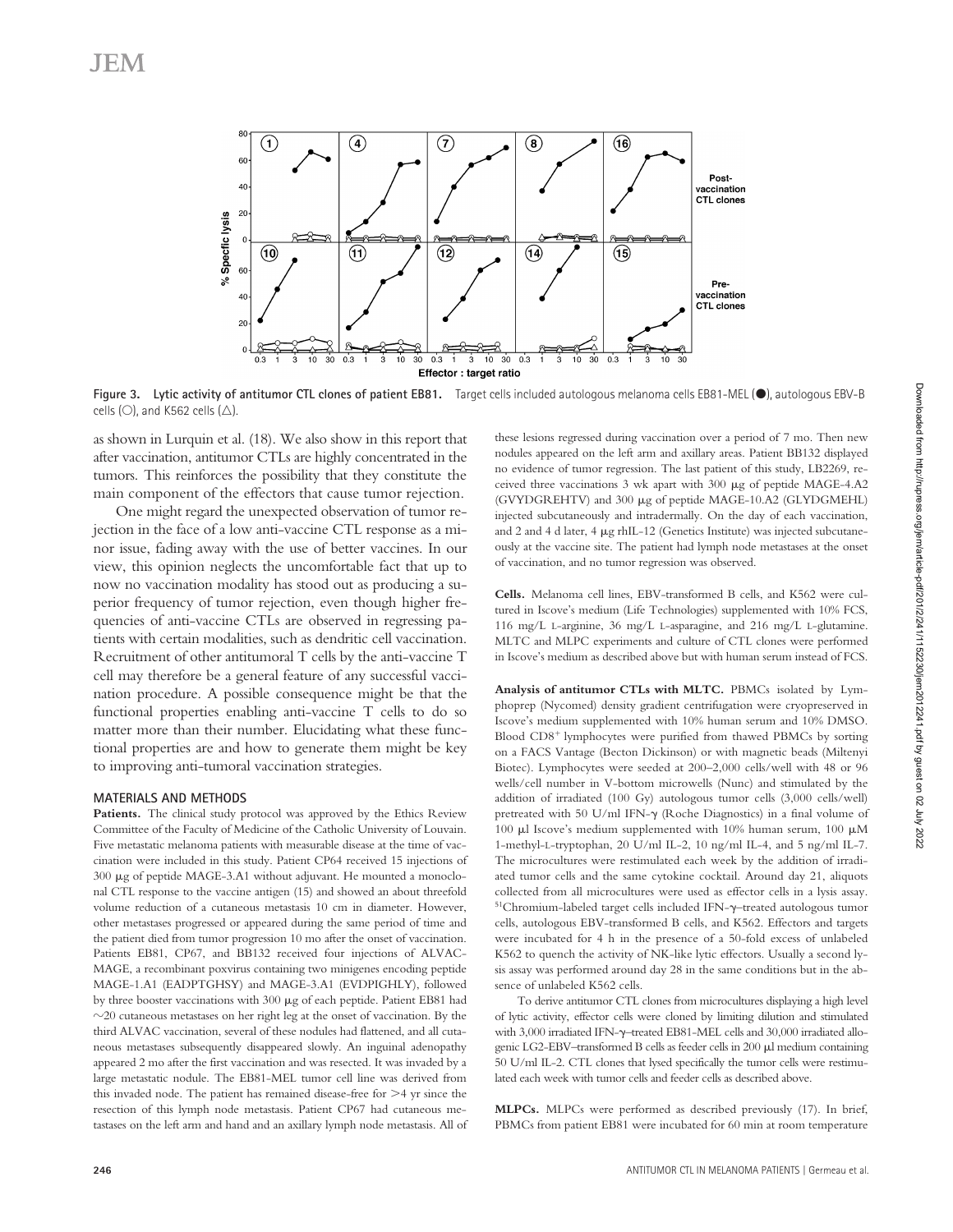with antigenic peptide MAGE-C2<sub>191</sub> or MAGE-C2<sub>336</sub> at 20  $\mu$ M, washed, and distributed at  $2 \times 10^5$  cells /microwell in 0.2 ml of medium containing 20 U/ml IL-2, 10 ng/ml IL-4, and 10 ng/ml IL-7. On day 7, 50% of the medium was replaced by fresh medium containing 20  $\mu$ M of peptide, IL-2, IL-4, and IL-7. Tetramer labeling was performed on day 14 using a control tetramer as described previously (17).

**TCR analysis.** Total RNA from CTL clones was extracted with the TriPure reagent (Roche Diagnostics). Reverse transcription was performed as described previously (17). cDNA served as template for PCR amplifications using panels of V $\alpha$ - or V $\beta$ -specific upstream primers and one downstream Co or C $\beta$  primer. PCR products were purified and sequenced to obtain a complete identification of the CDR3 region. Frequency estimations using clonotypic PCR on PBMCs were based on limiting dilution analysis as described in Lurquin et al. (18).

**Gene expression analysis.** Expression of cancer-germline and melanocytic differentiation genes was assessed by reverse transcription and conventional PCR amplification. Gene expression levels were evaluated semiquantitatively by the intensity of the bands obtained by separating PCR products in agarose gel. Expression of all of these genes in the prevaccination metastasis of patient EB81 was also measured by real-time quantitative PCR based on TaqMan methodology using the ABI PRISM 7700 Sequence Detection System (Applied Biosystems). Sequences of primers and probes are available from the authors and will be described elsewhere.

We thank C. Muller, T. Aerts, and M.-C. Letellier-Przysiuda for excellent technical assistance; S. Depelchin for editorial assistance; and B. Van den Eynde, P. van der Bruggen, and A. Van Pel for comments on the manuscript.

This work was supported by the Belgian Programme on Interuniversity Poles of Attraction initiated by the Belgian State, Prime Minister's Office, Science Policy Programing, and by grants from the Fonds J. Maisin (Belgium), the Fédération Belge contre le Cancer (Belgium), the Fondation Salus Sanguinis (Belgium), the Fonds National de la Recherche Scientifique (Belgium), and the Fortis Banque Assurances and VIVA (Belgium).

The authors have no conflicting financial interests.

#### **Submitted: 9 July 2004 Accepted: 7 December 2004**

#### **REFERENCES**

- 1. Chomez, P., O. De Backer, M. Bertrand, E. De Plaen, T. Boon, and S. Lucas. 2001. An overview of the MAGE gene family with the identification of all human members of the family. *Cancer Res.* 61:5544–5551.
- 2. Boël, P., C. Wildmann, M.-L. Sensi, R. Brasseur, J.-C. Renauld, P. Coulie, T. Boon, and P. van der Bruggen. 1995. BAGE, a new gene encoding an antigen recognized on human melanomas by cytolytic T lymphocytes. *Immunity.* 2:167–175.
- 3. De Backer, O., K.C. Arden, M. Boretti, V. Vantomme, C. De Smet, S. Czekay, C.S. Viars, E. De Plaen, F. Brasseur, P. Chomez, et al. 1999. Characterization of the *GAGE* genes that are expressed in various human cancers and in normal testis. *Cancer Res.* 59:3157–3165.
- 4. Lethé, B., S. Lucas, L. Michaux, C. De Smet, D. Godelaine, A. Serrano, E. De Plaen, and T. Boon. 1998. LAGE-1, a new gene with tumor specificity. *Int. J. Cancer.* 76:903–908.
- 5. Chen, Y.-T., M.J. Scanlan, U. Sahin, Ö. Türeci, A.O. Gure, S. Tsang, B. Williamson, E. Stockert, M. Pfreundschuh, and L.J. Old. 1997. A testicular antigen aberrantly expressed in human cancers detected by autologous antibody screening. *Proc. Natl. Acad. Sci. USA.* 94:1914–1918.
- 6. Wölfel, T., M. Hauer, J. Schneider, M. Serrano, C. Wölfel, E. Klehmann-Hieb, E. De Plaen, T. Hankeln, K.-H. Meyer zum Büschenfelde, and D. Beach. 1995. A p16<sup>INK4a</sup>-insensitive CDK4 mutant targeted by cytolytic T lymphocytes in a human melanoma. *Science.* 269:1281–1284.
- 7. Brichard, V., A. Van Pel, T. Wölfel, C. Wölfel, E. De Plaen, B. Lethé, P. Coulie, and T. Boon. 1993. The tyrosinase gene codes for an antigen recognized by autologous cytolytic T lymphocytes on HLA-A2 melanomas. *J. Exp. Med.* 178:489–495.
- 8. Coulie, P.G., V. Brichard, A. Van Pel, T. Wölfel, J. Schneider, C. Traversari, S. Mattei, E. De Plaen, C. Lurquin, J.-P. Szikora, et al. 1994. A new gene coding for a differentiation antigen recognized by autologous cytolytic T lymphocytes on HLA-A2 melanomas. *J. Exp. Med.* 180: 35–42.
- 9. Kawakami, Y., S. Eliyahu, K. Sakaguchi, P.F. Robbins, L. Rivoltini, J.R. Yannelli, E. Appella, and S.A. Rosenberg. 1994. Identification of the immunodominant peptides of the MART-1 human melanoma antigen recognized by the majority of HLA-A2–restricted tumor infiltrating lymphocytes. *J. Exp. Med.* 180:347–352.
- 10. Bakker, A.B.H., M.W.J. Schreurs, A.J. de Boer, Y. Kawakami, S.A. Rosenberg, G.J. Adema, and C.G. Figdor. 1994. Melanocyte lineagespecific antigen gp100 is recognized by melanoma-derived tumor-infiltrating lymphocytes. *J. Exp. Med.* 179:1005–1009.
- 11. Marchand, M., N. van Baren, P. Weynants, V. Brichard, B. Dréno, M.-H. Tessier, E. Rankin, G. Parmiani, F. Arienti, Y. Humblet, et al. 1999. Tumor regressions observed in patients with metastatic melanoma treated with an antigenic peptide encoded by gene *MAGE-3* and presented by HLA-A1. *Int. J. Cancer.* 80:219–230.
- 12. Marchand, M., C.J.A. Punt, S. Aamdal, B. Escudier, W.H.J. Kruit, U. Keilholz, L. Håkansson, N. van Baren, Y. Humblet, P. Mulders, et al. 2003. Immunization of metastatic cancer patients with MAGE-3 protein combined with adjuvant SBAS-2: clinical report. *Eur. J. Cancer.* 39:70–77.
- 13. Thurner, B., I. Haendle, C. Roder, D. Dieckmann, P. Keikavoussi, H. Jonuleit, A. Bender, C. Maczek, D. Schreiner, P. von den Driesch, et al. 1999. Vaccination with MAGE-3A1 peptide-pulsed mature, monocyte-derived dendritic cells expands specific cytotoxic T cells and induces regression of some metastases in advanced stage IV melanoma. *J. Exp. Med.* 190:1669–1678.
- 14. Schuler-Thurner, B., E.S. Schultz, T.G. Berger, G. Weinlich, S. Ebner, P. Woerl, A. Bender, B. Feuerstein, P.O. Fritsch, N. Romani, and G. Schuler. 2002. Rapid induction of tumor-specific type I T helper cells in metastatic melanoma patients by vaccination with mature, cryopreserved, peptide-loaded monocyte-derived dendritic cells. *J. Exp. Med.* 195:1279–1288.
- 15. Coulie, P.G., V. Karanikas, D. Colau, C. Lurquin, C. Landry, M. Marchand, T. Dorval, V. Brichard, and T. Boon. 2001. A monoclonal cytolytic T-lymphocyte response observed in a melanoma patient vaccinated with a tumor-specific antigenic peptide encoded by gene MAGE-3. *Proc. Natl. Acad. Sci. USA.* 98:10290–10295.
- 16. Lonchay, C., P. van der Bruggen, T. Connerotte, T. Hanagiri, P. Coulie, D. Colau, S. Lucas, A. Van Pel, K. Thielemans, N. van Baren, and T. Boon. 2004. Correlation between tumor regression and T cell responses in melanoma patients vaccinated with a MAGE antigen. *Proc. Natl. Acad. Sci. USA.* 101:14631–14638.
- 17. Karanikas, V., C. Lurquin, D. Colau, N. van Baren, C. De Smet, B. Lethé, T. Connerotte, V. Corbière, M.-A. Demoitié, D. Liénard, et al. 2003. Monoclonal anti-MAGE-3 CTL responses in melanoma patients displaying tumor regression after vaccination with a recombinant canarypox virus. *J. Immunol.* 171:4898–4904.
- 18. Lurquin, C., B. Lethé, V. Corbière, I. Théate, N. van Baren, P.G. Coulie, and T. Boon. 2004. Contrasting frequencies of antitumor and anti-vaccine T cells in metastases of a melanoma patient vaccinated with a MAGE tumor antigen. *J. Exp. Med.* 201:249–257.
- 19. Coulie, P.G., M. Somville, F. Lehmann, P. Hainaut, F. Brasseur, R. Devos, and T. Boon. 1992. Precursor frequency analysis of human cytolytic T lymphocytes directed against autologous melanoma cells. *Int. J. Cancer.* 50:289–297.
- 20. Lucas, S., E. De Plaen, and T. Boon. 2000. *MAGE-B5*, *MAGE-B6*, *MAGE-C2* and *MAGE-C3*: four new members of the *MAGE* family with tumor-specific expression. *Int. J. Cancer.* 87:55–60.
- 21. Kawakami, Y., S. Eliyahu, C. Jennings, K. Sakaguchi, X. Kang, S. Southwood, P.F. Robbins, A. Sette, E. Appella, and S.A. Rosenberg. 1995. Recognition of multiple epitopes in the human melanoma antigen gp100 by tumor-infiltrating T lymphocytes associated with in vivo tumor regression. *J. Immunol.* 154:3961–3968.
- 22. Ma, W., C. Germeau, N. Vigneron, A.-S. Maernoudt, S. Morel, T.